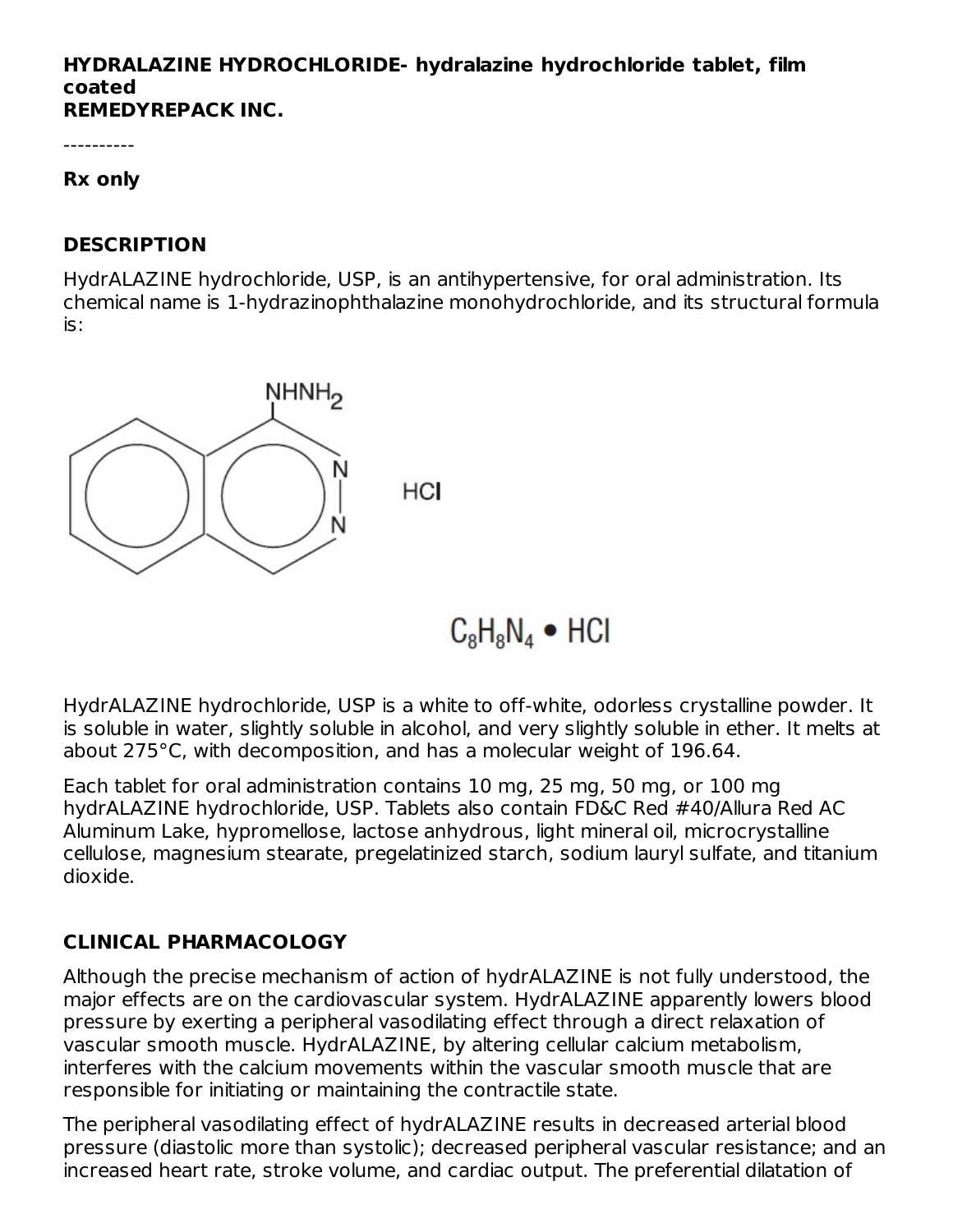arterioles, as compared to veins, minimizes postural hypotension and promotes the increase in cardiac output. HydrALAZINE usually increases renin activity in plasma, presumably as a result of increased secretion of renin by the renal juxtaglomerular cells in response to reflex sympathetic discharge. This increase in renin activity leads to the production of angiotensin II, which then causes stimulation of aldosterone and consequent sodium reabsorption. HydrALAZINE also maintains or increases renal and cerebral blood flow.

HydrALAZINE is rapidly absorbed after oral administration, and peak plasma levels are reached at 1 to 2 hours. Plasma levels of apparent hydrALAZINE decline with a half-life of 3 to 7 hours. Binding to human plasma protein is 87%. Plasma levels of hydrALAZINE vary widely among individuals. HydrALAZINE is subject to polymorphic acetylation; slow acetylators generally have higher plasma levels of hydrALAZINE and require lower doses to maintain control of blood pressure. HydrALAZINE undergoes extensive hepatic metabolism; it is excreted mainly in the form of metabolites in the urine.

### **INDICATIONS AND USAGE**

Essential hypertension, alone or as an adjunct.

# **CONTRAINDICATIONS**

Hypersensitivity to hydrALAZINE; coronary artery disease; mitral valvular rheumatic heart disease.

### **WARNINGS**

In a few patients hydrALAZINE may produce a clinical picture simulating systemic lupus erythematosus including glomerulonephritis. In such patients hydrALAZINE should be discontinued unless the benefit-to-risk determination requires continued antihypertensive therapy with this drug.Symptoms and signs usually regress when the drug is discontinued but residua have been detected many years later. Long-term treatment with steroids may be necessary. (See **PRECAUTIONS, Laboratory Tests**.)

### **PRECAUTIONS**

### **General**

Myocardial stimulation produced by hydrALAZINE can cause anginal attacks and ECG changes of myocardial ischemia. The drug has been implicated in the production of myocardial infarction. It must, therefore, be used with caution in patients with suspected coronary artery disease.

The "hyperdynamic" circulation caused by hydrALAZINE may accentuate specific cardiovascular inadequacies. For example, hydrALAZINE may increase pulmonary artery pressure in patients with mitral valvular disease. The drug may reduce the pressor responses to epinephrine. Postural hypotension may result from hydrALAZINE but is less common than with ganglionic blocking agents. It should be used with caution in patients with cerebral vascular accidents.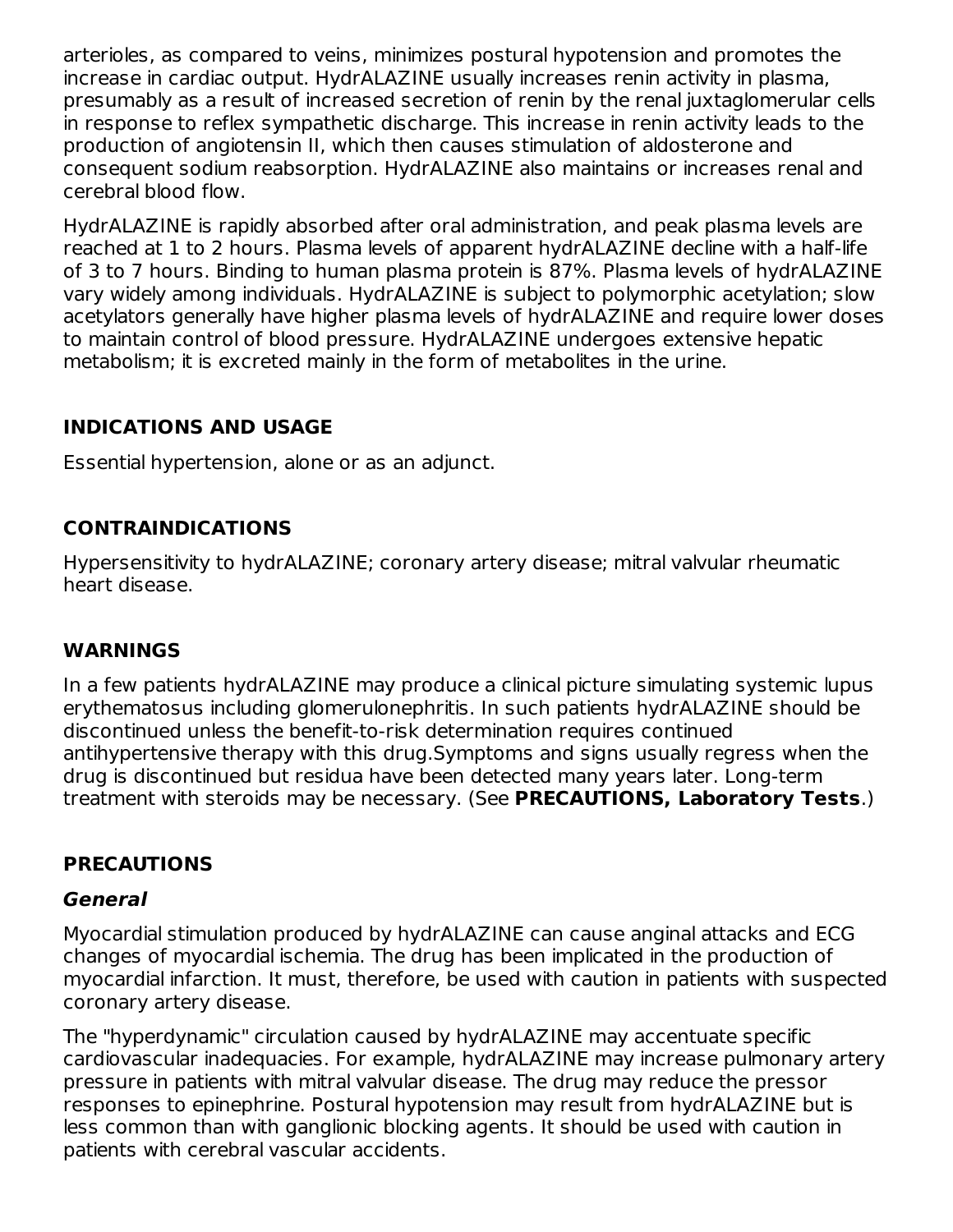In hypertensive patients with normal kidneys who are treated with hydrALAZINE, there is evidence of increased renal blood flow and a maintenance of glomerular filtration rate. In some instances where control values were below normal, improved renal function has been noted after administration of hydrALAZINE. However, as with any antihypertensive agent, hydrALAZINE should be used with caution in patients with advanced renal damage.

Peripheral neuritis, evidenced by paresthesia, numbness, and tingling, has been observed. Published evidence suggests an antipyridoxine effect, and that pyridoxine should be added to the regimen if symptoms develop.

## **Information for Patients**

Patients should be informed of possible side effects and advised to take the medication regularly and continuously as directed.

# **Laboratory Tests**

Complete blood counts and antinuclear antibody titer determinations are indicated before and periodically during prolonged therapy with hydrALAZINE even though the patient is asymptomatic. These studies are also indicated if the patient develops arthralgia, fever, chest pain, continued malaise, or other unexplained signs or symptoms.

A positive antinuclear antibody titer requires that the physician carefully weigh the implications of the test results against the benefits to be derived from antihypertensive therapy with hydrALAZINE.

Blood dyscrasias, consisting of reduction in hemoglobin and red cell count, leukopenia, agranulocytosis, and purpura, have been reported. If such abnormalities develop, therapy should be discontinued.

# **Drug /Drug Interactions**

MAO inhibitors should be used with caution in patients receiving hydrALAZINE.

When other potent parenteral antihypertensive drugs, such as diazoxide, are used in combination with hydrALAZINE, patients should be continuously observed for several hours for any excessive fall in blood pressure. Profound hypotensive episodes may occur when diazoxide injection and hydrALAZINE are used concomitantly.

Drug/Food Interactions

Administration of hydrALAZINE with food results in higher plasma levels.

# **Carcinogenesis, Mutagenesis, Impairment of Fertility**

In a lifetime study in Swiss albino mice, there was a statistically significant increase in the incidence of lung tumors (adenomas and adenocarcinomas) of both male and female mice given hydrALAZINE continuously in their drinking water at a dosage of about 250 mg/kg per day (about 80 times the maximum recommended human dose). In a 2-year carcinogenicity study of rats given hydrALAZINE by gavage at dose levels of 15, 30, and 60 mg/kg/day (approximately 5 to 20 times the recommended human daily dosage), microscopic examination of the liver revealed a small, but statistically significant, increase in benign neoplastic nodules in male and female rats from the high-dose group and in female rats from the intermediate-dose group. Benign interstitial cell tumors of the testes were also significantly increased in male rats from the high-dose group. The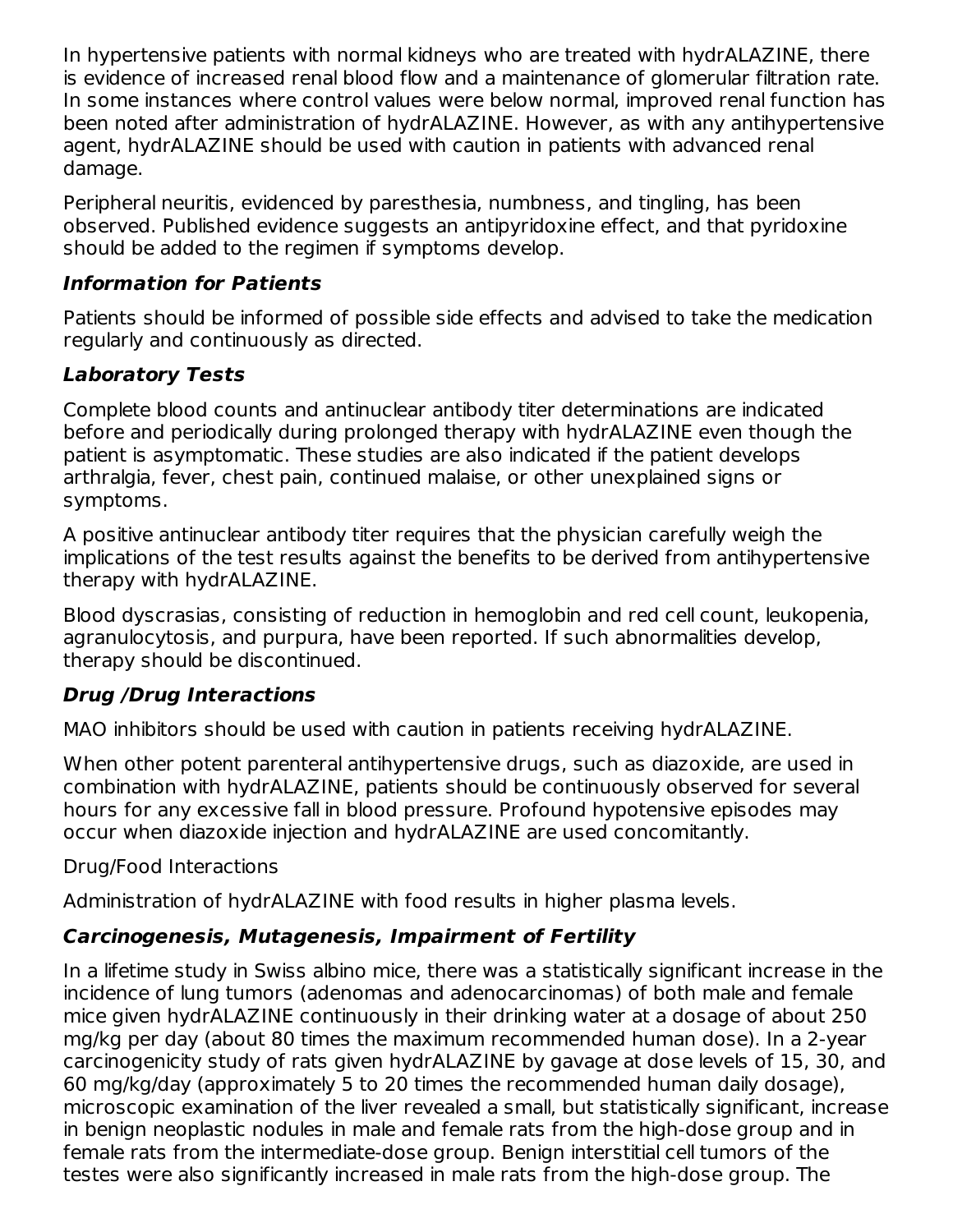tumors observed are common in aged rats and a significantly increased incidence was not observed until 18 months of treatment. HydrALAZINE was shown to be mutagenic in bacterial systems (Gene Mutation and DNA Repair) and in one of two rats and one rabbit hepatocyte in vitro DNA repair studies. Additional in vivo and in vitro studies using lymphoma cells, germinal cells, and fibroblasts from mice, bone marrow cells from Chinese hamsters and fibroblasts from human cell lines did not demonstrate any mutagenic potential for hydrALAZINE.

The extent to which these findings indicate a risk to man is uncertain. While long-term clinical observation has not suggested that human cancer is associated with hydrALAZINE use, epidemiologic studies have so far been insufficient to arrive at any conclusions.

# **Pregnancy Category C**

Animal studies indicate that hydrALAZINE is teratogenic in mice at 20 to 30 times the maximum daily human dose of 200 to 300 mg and possibly in rabbits at 10 to15 times the maximum daily human dose, but that it is nonteratogenic in rats. Teratogenic effects observed were cleft palate and malformations of facial and cranial bones.

There are no adequate and well-controlled studies in pregnant women. Although clinical experience does not include any positive evidence of adverse effects on the human fetus, hydrALAZINE should be used during pregnancy only if the expected benefit justifies the potential risk to the fetus.

### **Nursing Mothers**

It is not known whether this drug is excreted in human milk. Because many drugs are excreted in human milk, caution should be exercised when hydrALAZINE is administered to a nursing woman.

### **Pediatric Use**

Safety and effectiveness in pediatric patients have not been established in controlled clinical trials, although there is experience with the use of hydrALAZINE in pediatric patients. The usual recommended oral starting dosage is 0.75 mg/kg of body weight daily in four divided doses. Dosage may be increased gradually over the next 3 to 4 weeks to a maximum of 7.5 mg/kg or 200 mg daily.

### **ADVERSE REACTIONS**

Adverse reactions with hydrALAZINE are usually reversible when dosage is reduced. However, in some cases it may be necessary to discontinue the drug. The following adverse reactions have been observed, but there has not been enough systematic collection of data to support an estimate of their frequency.

**Common:** Headache, anorexia, nausea, vomiting, diarrhea, palpitations, tachycardia, angina pectoris.

**Less Frequent: Digestive:** constipation, paralytic ileus.

**Cardiovascular:** hypotension, paradoxical pressor response, edema.

**Respiratory:** dyspnea.

**Neurologic:** peripheral neuritis, evidenced by paresthesia, numbness, and tingling; dizziness; tremors; muscle cramps; psychotic reactions characterized by depression,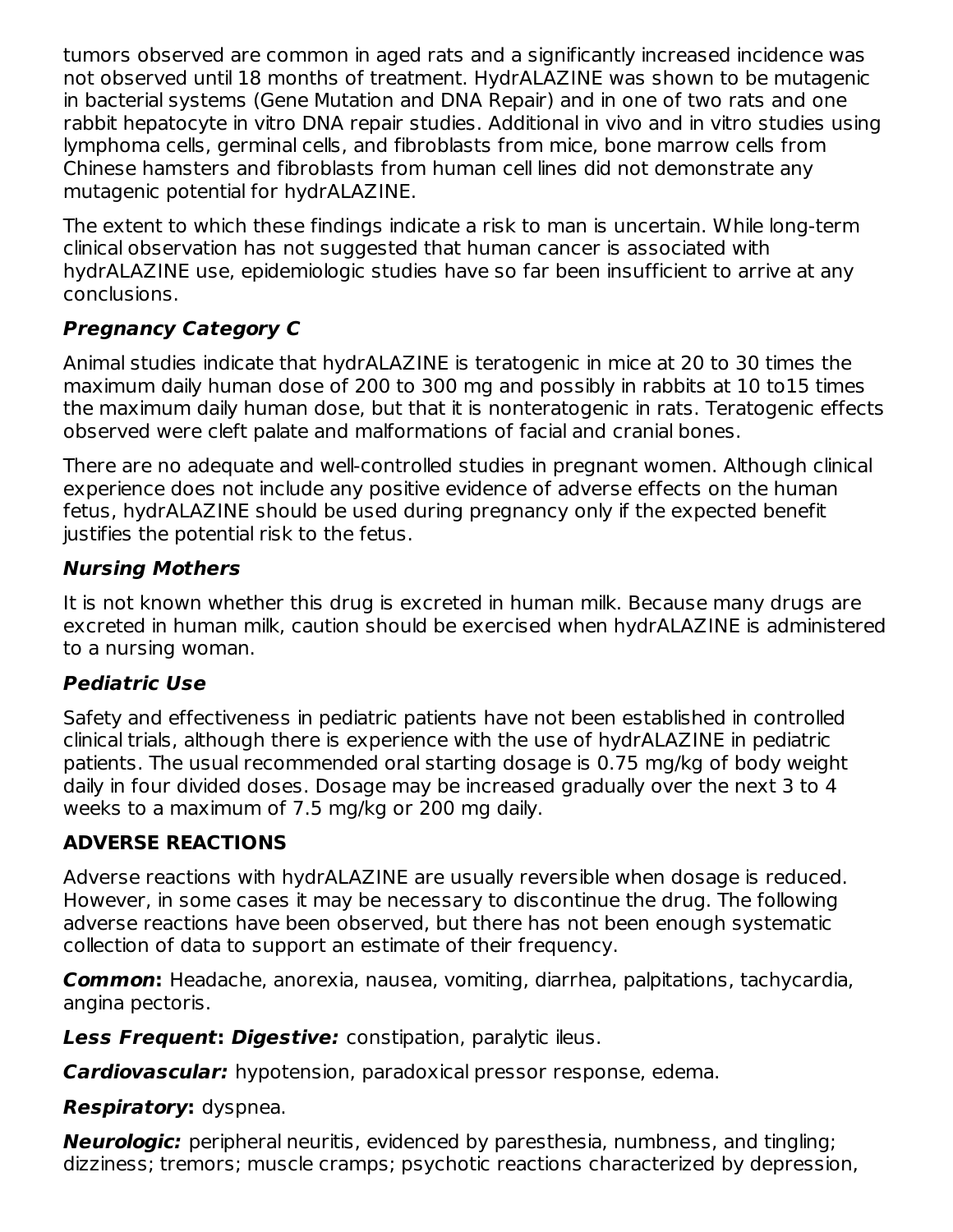disorientation, or anxiety.

**Genitourinary:** difficulty in urination.

**Hematologic:** blood dyscrasias, consisting of reduction in hemoglobin and red cell count, leukopenia, agranulocytosis, purpura; lymphadenopathy; splenomegaly.

Hypersensitive Reactions:rash, urticaria, pruritus, fever, chills, arthralgia, eosinophilia, and rarely, hepatitis.

**Other:** nasal congestion, flushing, lacrimation, conjunctivitis.

# **OVERDOSAGE**

**Acute Toxicity:** No deaths due to acute poisoning have been reported. Highest known dose survived: adults, 10 g orally.

Oral LD  $_{50}$  in rats: 173 and 187 mg/kg.

**Signs and Symptoms:** Signs and symptoms of overdosage include hypotension, tachycardia, headache, and generalized skin flushing.

Complications can include myocardial ischemia and subsequent myocardial infarction, cardiac arrhythmia, and profound shock.

**Treatment:** There is no specific antidote.

The gastric contents should be evacuated, taking adequate precautions against aspiration and for protection of the airway. An activated charcoal slurry may be instilled if conditions permit. These manipulations may have to be omitted or carried out after cardiovascular status has been stabilized, since they might precipitate cardiac arrhythmias or increase the depth of shock.

Support of the cardiovascular system is of primary importance. Shock should be treated with plasma expanders. If possible, vasopressors should not be given, but if a vasopressor is required, care should be taken not to precipitate or aggravate cardiac arrhythmia.

Tachycardia responds to beta blockers. Digitalization may be necessary, and renal function should be monitored and supported as required.

No experience has been reported with extracorporeal or peritoneal dialysis.

# **DOSAGE AND ADMINISTRATION**

Initiate therapy in gradually increasing dosages; adjust according to individual response. Start with 10 mg four times daily for the first 2 to 4 days, increase to 25 mg four times daily for the balance of the first week. For the second and subsequent weeks, increase dosage to 50 mg four times daily. For maintenance, adjust dosage to the lowest effective levels.

The incidence of toxic reactions, particularly the L.E. cell syndrome, is high in the group of patients receiving large doses of hydrALAZINE.

In a few resistant patients, up to 300 mg of hydrALAZINE daily may be required for a significant antihypertensive effect. In such cases, a lower dosage of hydrALAZINE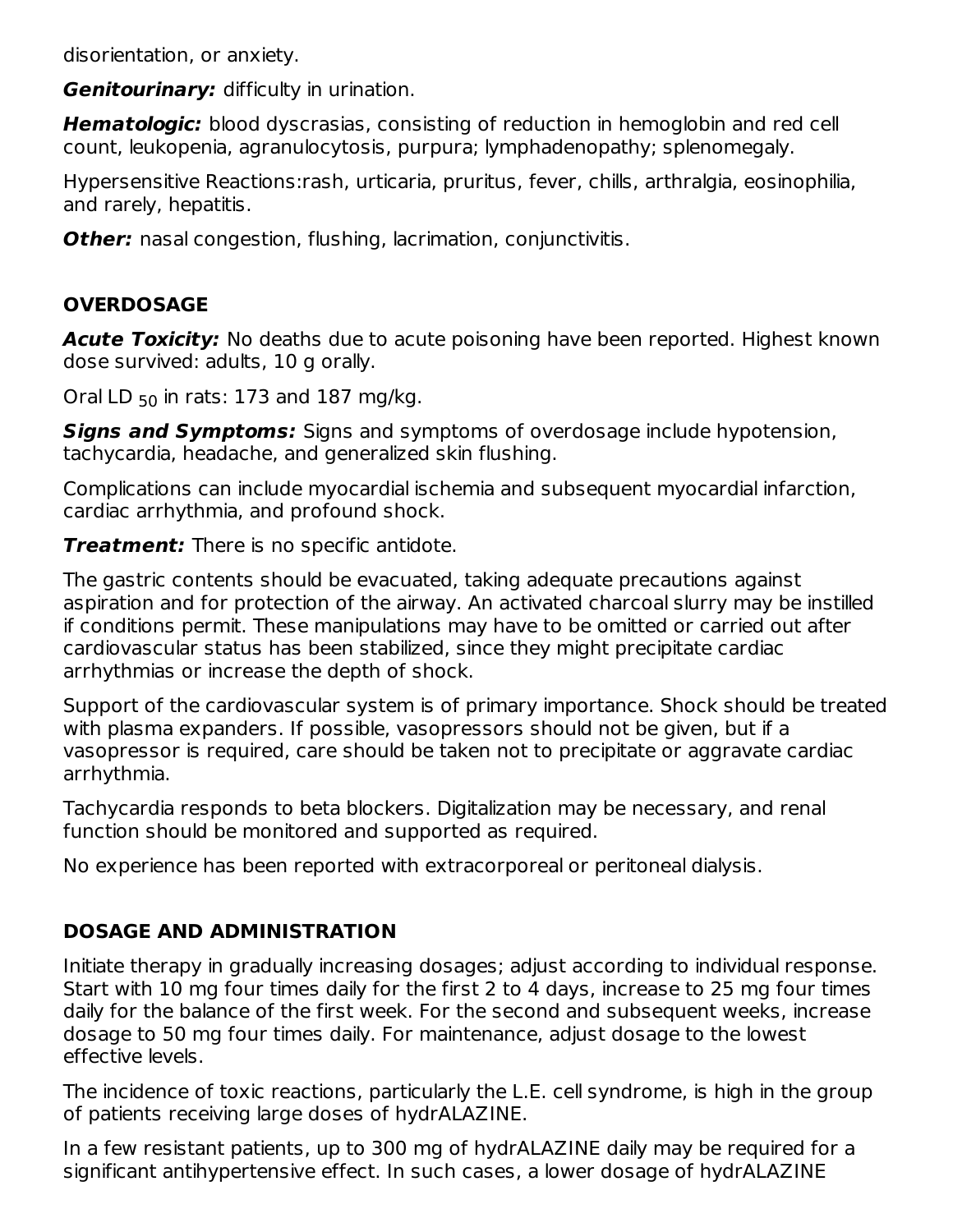combined with a thiazide and/or reserpine or a beta blocker may be considered. However, when combining therapy, individual titration is essential to ensure the lowest possible therapeutic dose of each drug.

### **HOW SUPPLIED**

HydrALAZINE Hydrochloride Tablets, USP

100 mg - round, convex, pink film-coated tablet engraved with HP above 4 on one side and plain on the other side

NDC: 70518-0832-00

PACKAGING: 30 in 1 BLISTER PACK

Dispense in a tight, light-resistant container as defined in the USP.

Store at 20° to 25°C (68° to 77°F) [See USP Controlled Room Temperature].

Call your doctor for medical advice about side effects. You may report side effects to FDA at 1-800-FDA-1088.

Repackaged and Distributed By:

Remedy Repack, Inc.

625 Kolter Dr. Suite #4 Indiana, PA 1-724-465-8762

DRUG: HYDRALAZINE HYDROCHLORIDE

GENERIC: hydralazine hydrochloride

DOSAGE: TABLET, FILM COATED

ADMINSTRATION: ORAL

NDC: 70518-0832-0

COLOR: pink

SHAPE: ROUND

SCORE: No score

SIZE: 11 mm

IMPRINT: HP;4

PACKAGING: 30 in 1 BLISTER PACK

ACTIVE INGREDIENT(S):

HYDRALAZINE HYDROCHLORIDE 100mg in 1

INACTIVE INGREDIENT(S):

- **ANHYDROUS LACTOSE**
- CELLULOSE, MICROCRYSTALLINE
- STARCH, CORN
- MAGNESIUM STEARATE
- **MINERAL OIL**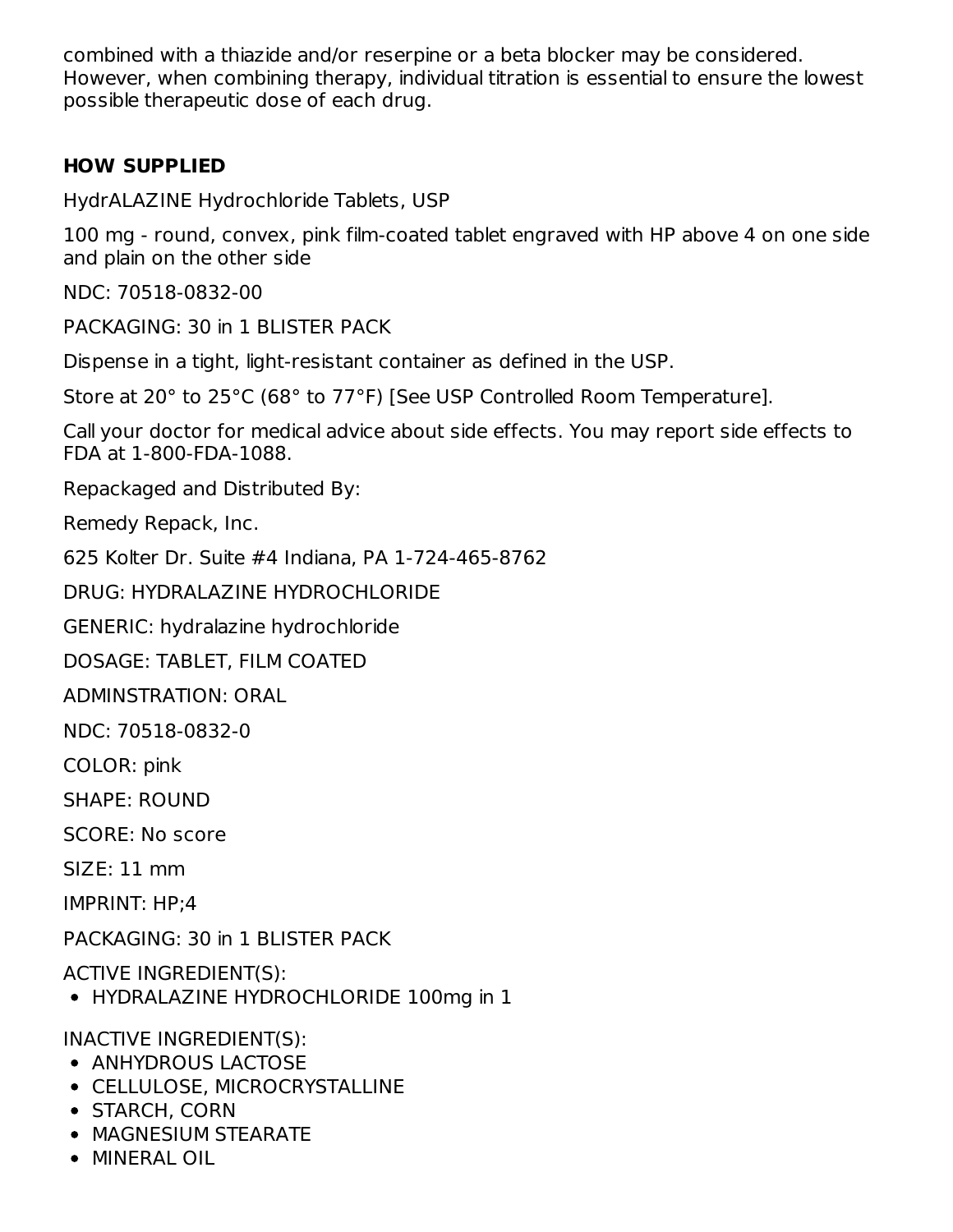- TITANIUM DIOXIDE
- **SODIUM LAURYL SULFATE**
- FD&C RED NO. 40
- HYPROMELLOSE, UNSPECIFIED

| hydrALAZINE HCI           | <b>RX ONLY</b><br>NDC #: 70518-0832-00                                                                                    |
|---------------------------|---------------------------------------------------------------------------------------------------------------------------|
|                           | Expires:                                                                                                                  |
|                           | LOT#:                                                                                                                     |
|                           | Source NDC: 23155-0004-01                                                                                                 |
| $100$ mg                  | MFG: Avet Pharmaceuticals Inc., East Brunswick, NJ 08816                                                                  |
| <b>Tablet</b><br>QTY: 30  | Keep this and all medication out of the reach of children                                                                 |
| remedy<br><b>O</b> repack | Directions For Use: See Package Insert<br>Store at 20-25°C (68-77°F); excursions permitted to 15-30°C (59-86°F) [See USP] |
|                           | Repackaged by: RemedyRepack Inc., Indiana, PA 15701, 724.465.8762                                                         |

| <b>HYDRALAZINE HYDROCHLORIDE</b><br>hydralazine hydrochloride tablet, film coated                                              |                                                                                  |  |                           |                          |  |                 |  |
|--------------------------------------------------------------------------------------------------------------------------------|----------------------------------------------------------------------------------|--|---------------------------|--------------------------|--|-----------------|--|
|                                                                                                                                |                                                                                  |  |                           |                          |  |                 |  |
| <b>Product Information</b>                                                                                                     |                                                                                  |  |                           |                          |  |                 |  |
| <b>Product Type</b>                                                                                                            | <b>Item Code</b><br><b>HUMAN PRESCRIPTION</b><br><b>DRUG</b><br>(Source)<br>004) |  | NDC:70518-0832(NDC:23155- |                          |  |                 |  |
| <b>Route of Administration</b>                                                                                                 | ORAL                                                                             |  |                           |                          |  |                 |  |
|                                                                                                                                |                                                                                  |  |                           |                          |  |                 |  |
| <b>Active Ingredient/Active Moiety</b>                                                                                         |                                                                                  |  |                           |                          |  |                 |  |
|                                                                                                                                | <b>Ingredient Name</b>                                                           |  |                           | <b>Basis of Strength</b> |  | <b>Strength</b> |  |
| HYDRALAZINE HYDROCHLORIDE (UNII: FD171B778Y) (HYDRALAZINE -<br><b>HYDRALAZ INE</b><br>UNII:26NAK24LS8)<br><b>HYDROCHLORIDE</b> |                                                                                  |  |                           |                          |  | 100 mg          |  |
|                                                                                                                                |                                                                                  |  |                           |                          |  |                 |  |
| <b>Inactive Ingredients</b>                                                                                                    |                                                                                  |  |                           |                          |  |                 |  |
| <b>Ingredient Name</b>                                                                                                         |                                                                                  |  |                           |                          |  | <b>Strength</b> |  |
| <b>ANHYDROUS LACTOSE (UNII: 3SY5LH9PMK)</b>                                                                                    |                                                                                  |  |                           |                          |  |                 |  |
| <b>CELLULOSE, MICROCRYSTALLINE (UNII: OP1R32D61U)</b>                                                                          |                                                                                  |  |                           |                          |  |                 |  |
| <b>STARCH, CORN (UNII: O8232NY3SJ)</b>                                                                                         |                                                                                  |  |                           |                          |  |                 |  |
| MAGNESIUM STEARATE (UNII: 70097M6I30)                                                                                          |                                                                                  |  |                           |                          |  |                 |  |
| <b>MINERAL OIL (UNII: T5L8T28FGP)</b>                                                                                          |                                                                                  |  |                           |                          |  |                 |  |
| <b>TITANIUM DIOXIDE (UNII: 15FIX9V2IP)</b>                                                                                     |                                                                                  |  |                           |                          |  |                 |  |
| <b>SODIUM LAURYL SULFATE (UNII: 368GB5141J)</b>                                                                                |                                                                                  |  |                           |                          |  |                 |  |
| FD&C RED NO. 40 (UNII: WZB9127XOA)                                                                                             |                                                                                  |  |                           |                          |  |                 |  |
| HYPROMELLOSE, UNSPECIFIED (UNII: 3NXW29V3WO)                                                                                   |                                                                                  |  |                           |                          |  |                 |  |
|                                                                                                                                |                                                                                  |  |                           |                          |  |                 |  |